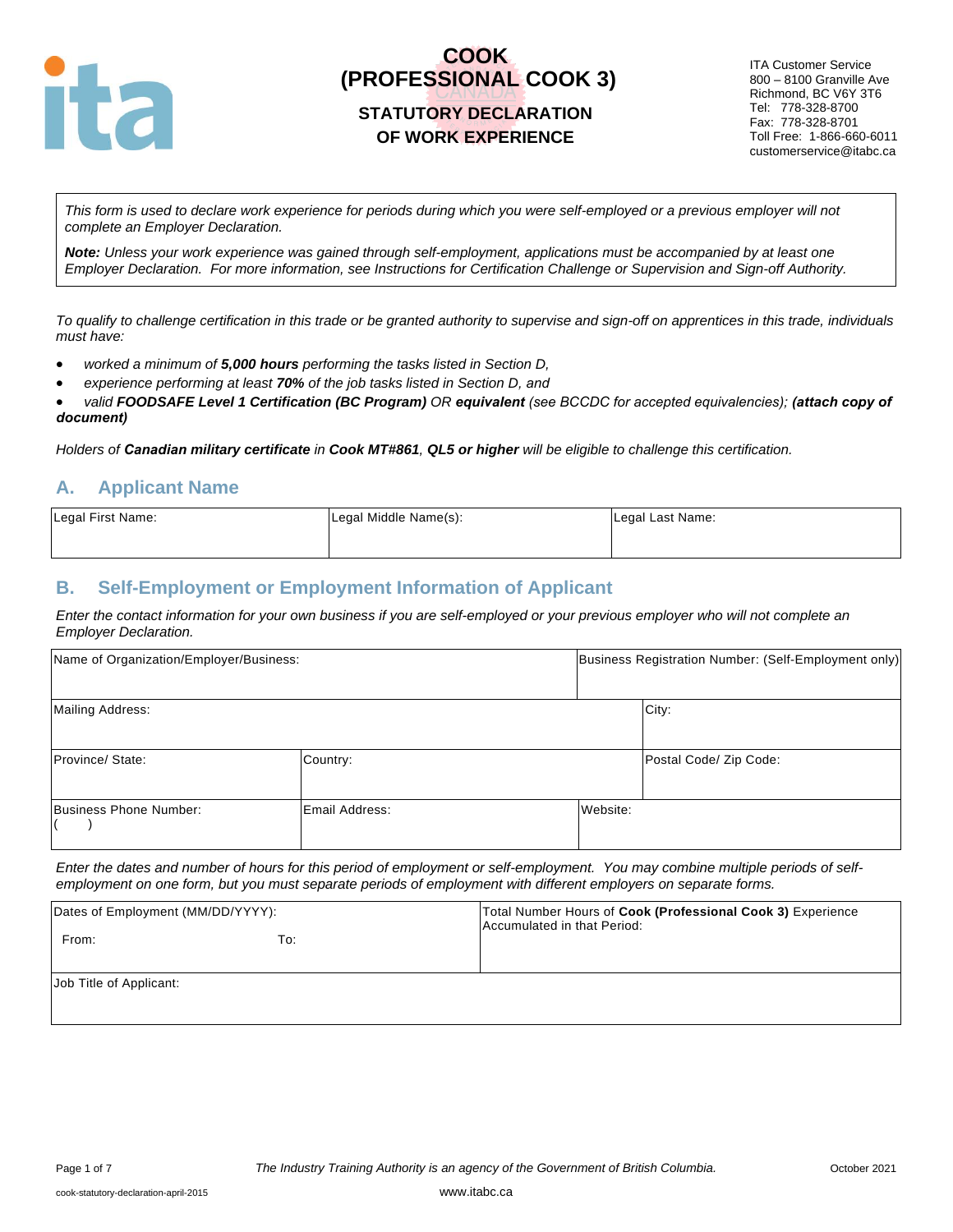

 $\Box$ 

# **COOK (PROFESSIONAL COOK 3)**

## **STATUTORY DECLARATION OF WORK EXPERIENCE**

ITA Customer Service 800 – 8100 Granville Ave Richmond, BC V6Y 3T6 Tel: 778-328-8700 Fax: 778-328-8701 Toll Free: 1-866-660-6011 customerservice@itabc.ca

#### **C. Reason for Statutory Declaration**

Indicate why a Statutory Declaration is required for this period of employment:

Applicant was self-employed  $\square$  Employer will/can not complete Employer Declaration

Applicants **must** attempt to contact current or previous employers to request an Employer Declaration to be filled out and signed.

If you have been unable to obtain an Employer Declaration for any portion of your non-self-employed work experience, **indicate the steps you have taken to try to obtain it.** If sufficient evidence of steps taken is not provided, the application may not be approved.

## **D. Statutory Declaration of Job Task Performance**

By checking "Yes" or "No" in the Declaration Response column, indicate whether you have performed the job tasks listed below during *the period indicated in Section B.*

| Job tasks                                                                                                                            | <b>Frequently</b> | <b>Occasionally</b> | <b>Never</b> |
|--------------------------------------------------------------------------------------------------------------------------------------|-------------------|---------------------|--------------|
| <b>OCCUPATIONAL SKILLS</b><br>А.                                                                                                     |                   |                     |              |
| <b>Professional Cook 1 Skills</b>                                                                                                    |                   |                     |              |
| Follow roles and responsibilities in the kitchen                                                                                     | П                 | П                   | П            |
| Apply safe work practices                                                                                                            | П                 | П                   | П            |
| Apply food safety standards                                                                                                          | П                 | П                   | П            |
| Use tools and equipment; follow and convert recipes                                                                                  | □                 | П                   | П            |
| Use common menu terminology                                                                                                          |                   |                     | П            |
| Receive and store supplies; handle waste appropriately                                                                               | П                 | П                   | П            |
| Apply principles of seasoning and basic ingredient knowledge                                                                         | П                 | П                   | П            |
| Professional Cook 2 Skills (in addition to PC1 skills)                                                                               |                   |                     |              |
| Follow employment standards and practices                                                                                            | П                 | П                   | П            |
| Apply basic menu planning procedures                                                                                                 | П                 | П                   | П            |
| Take and extend inventory                                                                                                            | П                 | П                   | П            |
| Prepare food for allergies, intolerances, and special diets<br>$\Gamma$ ptan tha annliaent names (nonaet an arran name af this fame) | П                 | □                   | □            |

*Enter the applicant name (repeat on every page of this form)*

| Legal First Name: | Legal Middle Name(s): | Legal Last Name: |
|-------------------|-----------------------|------------------|
|                   |                       |                  |

Page 2 of 7 *The Industry Training Authority is an agency of the Government of British Columbia.* October 2021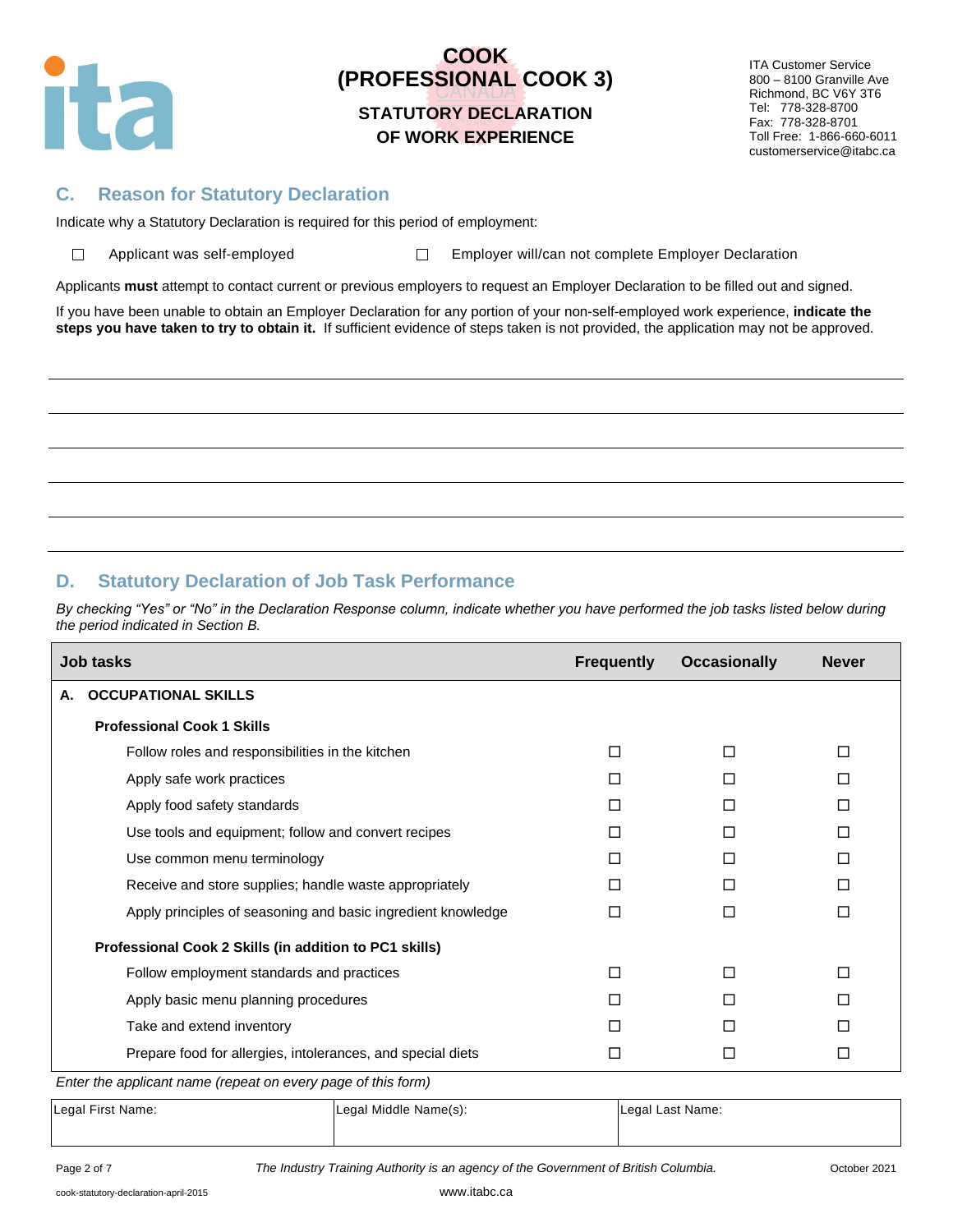

# **COOK (PROFESSIONAL COOK 3)**

## **STATUTORY DECLARATION OF WORK EXPERIENCE**

ITA Customer Service 800 – 8100 Granville Ave Richmond, BC V6Y 3T6 Tel: 778-328-8700 Fax: 778-328-8701 Toll Free: 1-866-660-6011 customerservice@itabc.ca

|    | <b>Job tasks</b>                                                                              | <b>Frequently</b> | <b>Occasionally</b> | <b>Never</b> |
|----|-----------------------------------------------------------------------------------------------|-------------------|---------------------|--------------|
|    | Use communication skills                                                                      | $\Box$            | $\Box$              | $\Box$       |
|    | Apply basic purchasing procedures and cost calculations                                       | $\Box$            | □                   | □            |
|    | Describe table settings, table service, basic service of wine and<br>spirits                  | $\Box$            | $\Box$              | $\Box$       |
|    | Cook (Professional Cook 3) Skills (in addition to PC1 and 2 skills)                           |                   |                     |              |
|    | Prepare food safety plans                                                                     | □                 | □                   | $\Box$       |
|    | Use cook chill/cook freeze systems, specialty cooking methods, and<br>presentation techniques | □                 | □                   | □            |
|    | Write a la carte menus                                                                        | □                 | □                   | □            |
|    | Apply basic stress management, teambuilding, conflict resolution,<br>and problem solving      | $\Box$            | $\Box$              | $\Box$       |
|    | Follow food and labour cost and budgeting procedures                                          | $\Box$            | $\Box$              | $\Box$       |
|    | <b>B. STOCKS, SOUPS AND SAUCES</b>                                                            |                   |                     |              |
|    | <b>Professional Cook 1 Skills</b>                                                             |                   |                     |              |
|    | Prepare stocks from scratch                                                                   | $\Box$            | $\Box$              | $\Box$       |
|    | Use thickening agents                                                                         | □                 | □                   | □            |
|    | Prepare basic soups (clear, cream, purée) from scratch                                        | □                 | □                   | □            |
|    | Prepare basic sauces (white, blonde, brown, purée, emulsion)                                  | $\Box$            | □                   | $\Box$       |
|    | Professional Cook 2 Skills (in addition to PC1 skills)                                        |                   |                     |              |
|    | Prepare specialty soups (consommé, chilled, ethnic)                                           | □                 | $\Box$              | $\Box$       |
|    | Prepare secondary and derivative sauces                                                       | $\Box$            | $\Box$              | $\Box$       |
|    | Cook (Professional Cook 3) Skills (in addition to PC1 and 2 skills)                           |                   |                     |              |
|    | Prepare specialty and ethnic sauces, apply principles of sauce<br>selection                   | □                 | □                   | $\Box$       |
| С. | <b>VEGETABLES AND FRUITS</b>                                                                  |                   |                     |              |
|    | <b>Professional Cook 1 Skills</b>                                                             |                   |                     |              |
|    | Prepare common vegetables                                                                     | □                 | $\Box$              | $\Box$       |
|    | Prepare fruits                                                                                | $\Box$            | $\Box$              | $\Box$       |
|    | Professional Cook 2 Skills (in addition to PC1 skills)                                        |                   |                     |              |
|    | Specialty and volume vegetable preparation                                                    | $\Box$            | $\Box$              | $\Box$       |
|    | Vegetarian diets and vegetarian cooking                                                       | $\Box$            | $\Box$              | $\Box$       |

*Enter the applicant name (repeat on every page of this form)*

| Legal First Name: | Legal Middle Name(s): | Legal Last Name: |
|-------------------|-----------------------|------------------|
|                   |                       |                  |

Page 3 of 7 *The Industry Training Authority is an agency of the Government of British Columbia.* October 2021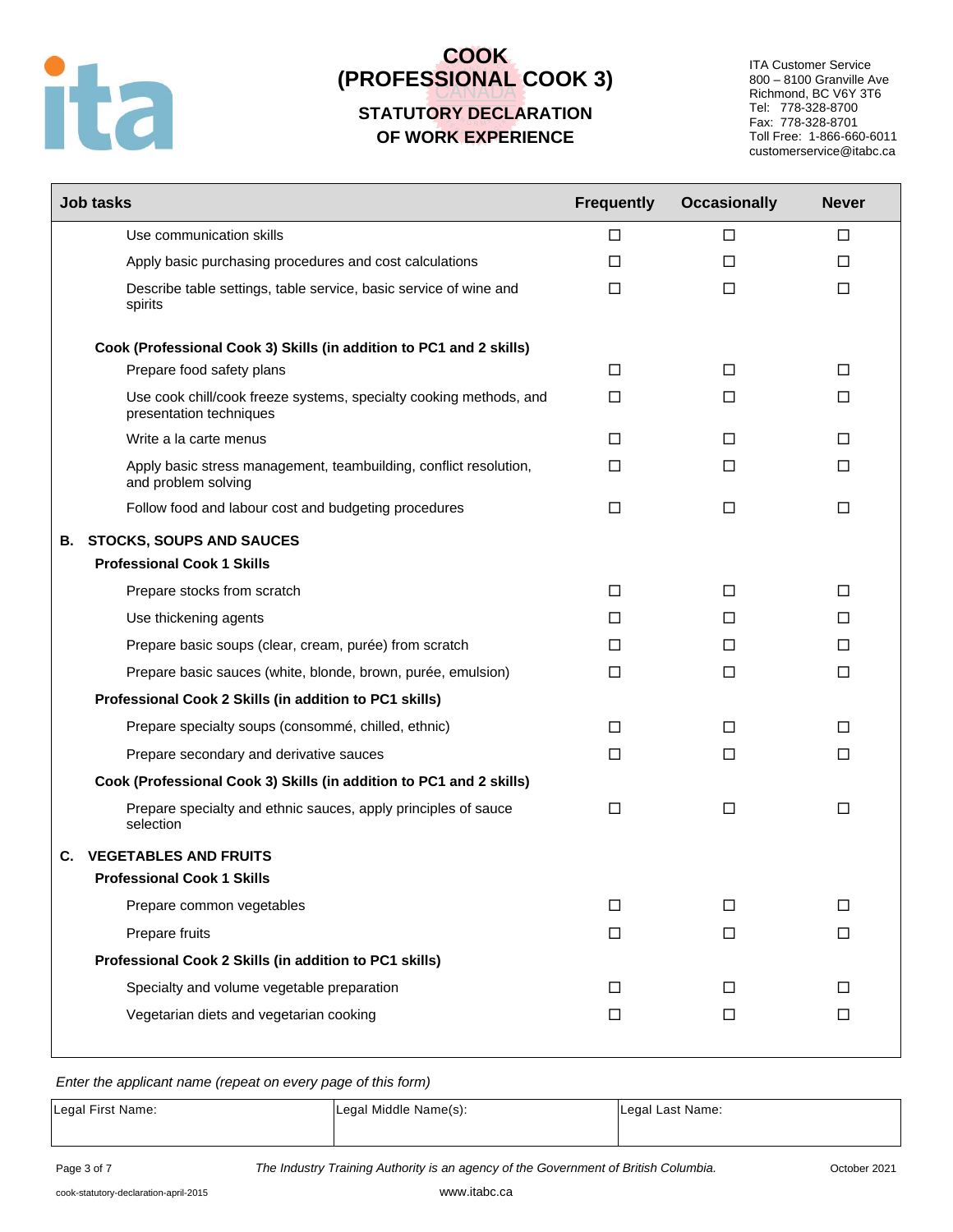# ita

# **COOK (PROFESSIONAL COOK 3)**

## **STATUTORY DECLARATION OF WORK EXPERIENCE**

ITA Customer Service 800 – 8100 Granville Ave Richmond, BC V6Y 3T6 Tel: 778-328-8700 Fax: 778-328-8701 Toll Free: 1-866-660-6011 customerservice@itabc.ca

|    | <b>Job tasks</b>                                                    | <b>Frequently</b> | <b>Occasionally</b> | <b>Never</b> |
|----|---------------------------------------------------------------------|-------------------|---------------------|--------------|
|    | D. STARCHES                                                         |                   |                     |              |
|    | <b>Professional Cook 1 Skills</b>                                   |                   |                     |              |
|    | Prepare basic potato dishes                                         | □                 | □                   | □            |
|    | Prepare dry pasta and noodle dishes                                 | П                 | □                   | □            |
|    | Prepare rice                                                        | □                 | □                   | $\Box$       |
|    | Professional Cook 2 Skills (in addition to PC1 skills)              |                   |                     |              |
|    | Specialty and volume potato preparation                             | $\Box$            | $\Box$              | $\Box$       |
|    | Prepare fresh pasta and specialty starches                          | П                 | □                   | П            |
|    | Prepare grains and legumes                                          | □                 | □                   | $\Box$       |
| Е. | <b>MEATS</b>                                                        |                   |                     |              |
|    | <b>Professional Cook 1 Skills</b>                                   |                   |                     |              |
|    | Trim and portion cut meats                                          | □                 | □                   | $\Box$       |
|    | Cook basic meat dishes using moist and dry heat methods             | □                 | □                   | $\Box$       |
|    | Professional Cook 2 Skills (in addition to PC1 skills)              |                   |                     |              |
|    | Debone and process meats                                            | □                 | □                   | □            |
|    | Volume and banquet service of meats                                 | □                 | $\Box$              | $\Box$       |
|    | Cook (Professional Cook 3) Skills (in addition to PC1 and 2 skills) |                   |                     |              |
|    | Cut game and variety meats                                          | П                 | □                   | □            |
|    | Prepare game and variety meats; specialty/classic meat dishes       | □                 | □                   | $\Box$       |
| F. | <b>POULTRY</b>                                                      |                   |                     |              |
|    | <b>Professional Cook 1 Skills</b>                                   |                   |                     |              |
|    | Trim and portion cut chicken and turkey                             | □                 | □                   | □            |
|    | Cook basic poultry dishes using moist and dry heat methods          | □                 | □                   | $\Box$       |
|    | Professional Cook 2 Skills (in addition to PC1 skills)              |                   |                     |              |
|    | Debone common and specialty poultry (ducks, geese, and quail)       | □                 | □                   | □            |
|    | Volume and banquet service of poultry                               | $\Box$            | □                   | $\Box$       |
|    | Cook (Professional Cook 3) Skills (in addition to PC1 and 2 skills) |                   |                     |              |
|    | Cut game birds                                                      | $\Box$            | □                   | □            |
|    | Prepare game birds; specialty/classic poultry dishes                | □                 | □                   | $\Box$       |
|    |                                                                     |                   |                     |              |

*Enter the applicant name (repeat on every page of this form)*

| Legal First Name: | Legal Middle Name(s): | Legal Last Name: |
|-------------------|-----------------------|------------------|
|                   |                       |                  |

Page 4 of 7 *The Industry Training Authority is an agency of the Government of British Columbia.* October 2021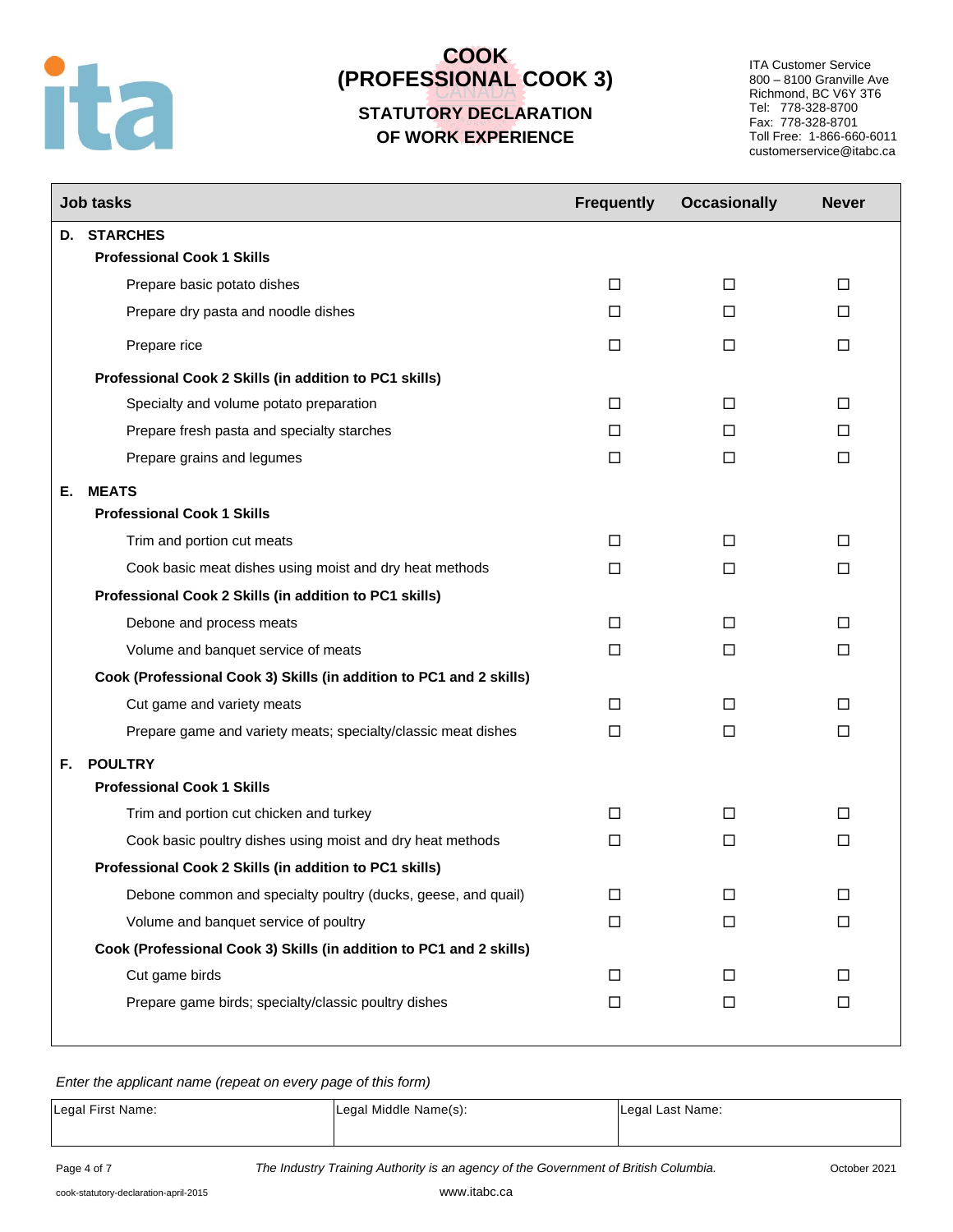# ita

# **COOK (PROFESSIONAL COOK 3)**

## **STATUTORY DECLARATION OF WORK EXPERIENCE**

ITA Customer Service 800 – 8100 Granville Ave Richmond, BC V6Y 3T6 Tel: 778-328-8700 Fax: 778-328-8701 Toll Free: 1-866-660-6011 customerservice@itabc.ca

|    | <b>Job tasks</b>                                                                                        | <b>Frequently</b> | <b>Occasionally</b> | <b>Never</b> |
|----|---------------------------------------------------------------------------------------------------------|-------------------|---------------------|--------------|
| G. | <b>SEAFOOD</b>                                                                                          |                   |                     |              |
|    | <b>Professional Cook 1 Skills</b>                                                                       |                   |                     |              |
|    | Fillet flat and round fish; clean bivalves and shrimp                                                   | $\Box$            | $\Box$              | $\Box$       |
|    | Cook basic fish dishes using moist and dry heat methods                                                 | □                 | □                   | $\Box$       |
|    | Cook basic shellfish dishes using moist and dry heat methods                                            | □                 | $\Box$              | $\Box$       |
|    | Professional Cook 2 Skills (in addition to PC1 skills)                                                  |                   |                     |              |
|    | Fillet specialty fish and clean crustaceans                                                             | □                 | □                   | □            |
|    | Volume and banquet service of fish                                                                      | П                 | П                   | $\Box$       |
|    | Volume and banquet service of shellfish                                                                 | □                 | $\Box$              | $\Box$       |
|    | Cook (Professional Cook 3) Skills (in addition to PC1 and 2 skills)                                     |                   |                     |              |
|    | Clean specialty seafood (squid, octopus, etc.)                                                          | □                 | □                   | □            |
|    | Prepare specialty/classic fish dishes                                                                   | □                 | П                   | П            |
|    | Prepare specialty/classic shellfish dishes                                                              | □                 | $\Box$              | $\Box$       |
| Н. | <b>GARDE-MANGER</b>                                                                                     |                   |                     |              |
|    | <b>Professional Cook 1 Skills</b>                                                                       |                   |                     |              |
|    | Prepare basic salad dressings from scratch                                                              | □                 | □                   | □            |
|    | Prepare basic salads                                                                                    | □                 | □                   | □            |
|    | Prepare hot and cold sandwiches                                                                         | □                 | □                   | □            |
|    | Professional Cook 2 Skills (in addition to PC1 skills)                                                  |                   |                     |              |
|    | Prepare specialty dressings and cold sauces                                                             | □                 | □                   | $\Box$       |
|    | Prepare specialty salads                                                                                | □                 | □                   | □            |
|    | Prepare hors d'oeuvre and appetizers                                                                    | □                 | П                   | □            |
|    | Assemble presentation platters                                                                          | □                 | □                   | $\Box$       |
|    | Cook (Professional Cook 3) Skills (in addition to PC1 and 2 skills)                                     |                   |                     |              |
|    | Pickling, prepare infused oils and vinegars                                                             | ப                 | □                   | $\Box$       |
|    | Buffet presentation and design                                                                          | $\perp$           | $\perp$             | П            |
|    | Prepare pates, terrines, basic sausages, cured, and smoked items                                        | $\Box$            | $\Box$              | $\Box$       |
| ı. | EGGS, BREAKFAST COOKERY, AND DAIRY                                                                      |                   |                     |              |
|    | <b>Professional Cook 1 Skills</b>                                                                       |                   |                     |              |
|    | Prepare egg dishes                                                                                      | □                 | □                   | □            |
|    | Prepare breakfast items other than eggs<br>Enter the englished name (repeat on event nego of this form) | □                 | □                   | $\Box$       |

*Enter the applicant name (repeat on every page of this form)*

Legal First Name: Legal Middle Name(s): Legal Legal Last Name: Legal Last Name:

Page 5 of 7 *The Industry Training Authority is an agency of the Government of British Columbia.* October 2021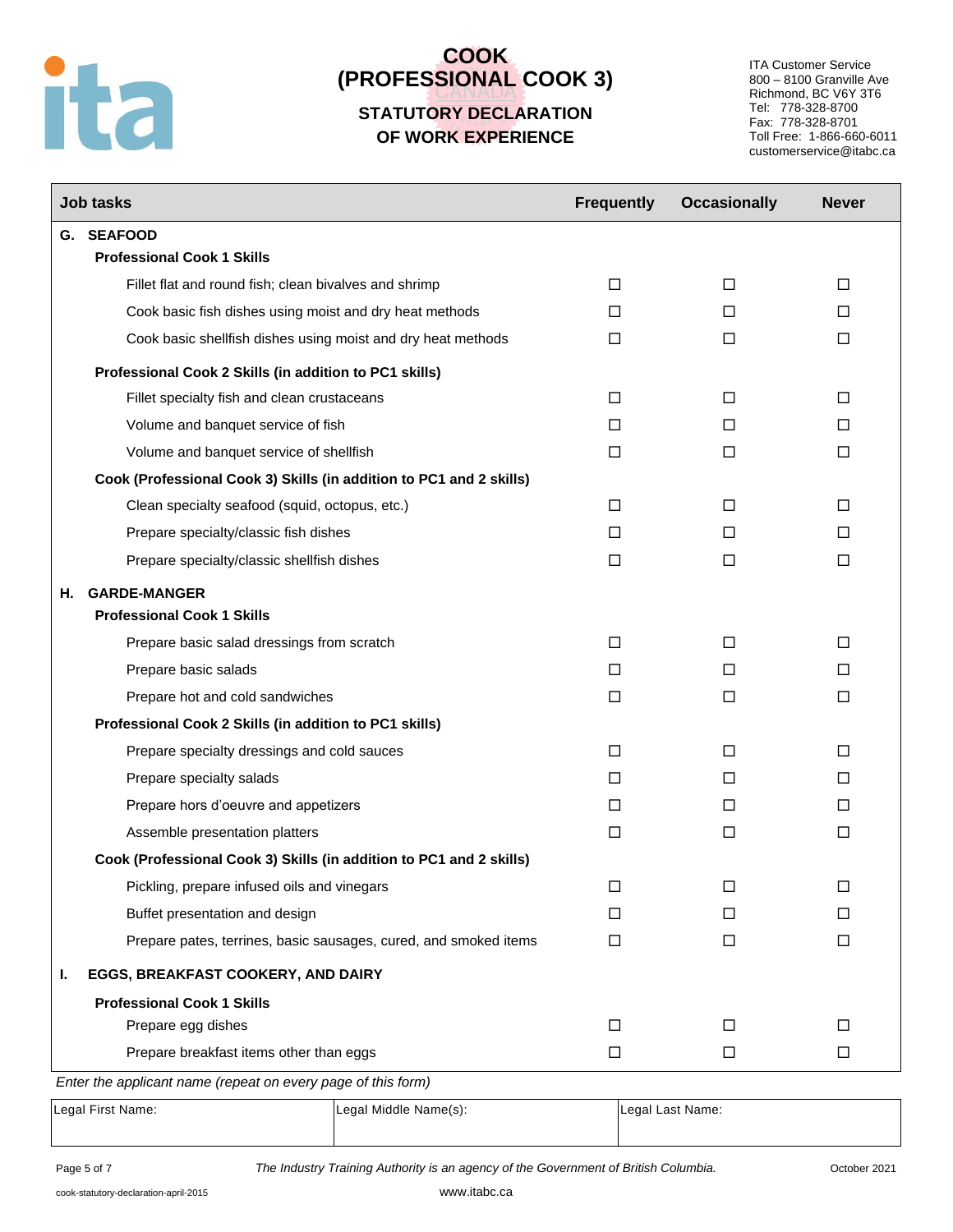# ita

# **COOK (PROFESSIONAL COOK 3)**

## **STATUTORY DECLARATION OF WORK EXPERIENCE**

ITA Customer Service 800 – 8100 Granville Ave Richmond, BC V6Y 3T6 Tel: 778-328-8700 Fax: 778-328-8701 Toll Free: 1-866-660-6011 customerservice@itabc.ca

|    | <b>Job tasks</b>                                                      | <b>Frequently</b> | <b>Occasionally</b> | <b>Never</b> |
|----|-----------------------------------------------------------------------|-------------------|---------------------|--------------|
|    | Cook with dairy and cheese                                            | □                 | □                   | $\Box$       |
| J. | <b>BAKED GOODS AND DESSERTS</b>                                       |                   |                     |              |
|    | <b>Professional Cook 1 Skills</b>                                     |                   |                     |              |
|    | Apply basic methods used in baking                                    | □                 | □                   | □            |
|    | Prepare basic pies and pastry from scratch                            | П                 | П                   | $\Box$       |
|    | Prepare fruit desserts and custards from scratch                      | П                 | П                   | п            |
|    | Prepare quick breads from scratch                                     | □                 | П                   | $\Box$       |
|    | Prepare cookies from scratch                                          | П                 | $\Box$              | $\Box$       |
|    | Prepare basic yeast breads from scratch                               | П                 | $\Box$              | $\Box$       |
|    | Professional Cook 2 Skills (in addition to PC1 skills)                |                   |                     |              |
|    | Prepare puff pastry, choux paste, meringues, specialty pastries       | $\Box$            | $\Box$              | П            |
|    | Prepare specialty yeast products (sourdoughs and laminated<br>doughs) | П                 | $\Box$              | □            |
|    | Prepare and assemble cakes, cheesecakes, icings and frostings         | П                 | □                   | П            |
|    | Cook (Professional Cook 3) Skills (in addition to PC1 and 2 skills)   |                   |                     |              |
|    | Prepare hot and specialty plated desserts                             | П                 | П                   | $\Box$       |
|    | Prepare and decorate specialty cakes and tortes                       | П                 | $\Box$              | П            |
|    | Prepare frozen desserts, ice creams, and sorbets                      | П                 | $\Box$              | $\Box$       |
|    | Prepare basic chocolate, confectionary, and garnishes                 | $\Box$            | $\Box$              | $\Box$       |
| Κ. | <b>BEVERAGES</b>                                                      |                   |                     |              |
|    | <b>Professional Cook 1 Skills</b>                                     |                   |                     |              |
|    | Prepare coffee and tea products                                       | $\Box$            | $\Box$              | $\Box$       |
|    | Cook (Professional Cook 3) Skills (in addition to PC1 and 2 skills)   |                   |                     |              |
|    | Identify types and styles of wine; principles of wine selection       | $\Box$            | $\Box$              | □            |

## **E. Applicant Signature**

I certify that the information I have provided is accurate. (Note: Collection and protection of personal information on this form is in accordance with the provisions of the Freedom of Information and Protection of Privacy Act.)

| Applicant Name (please print): | Applicant Signature: | Date: (MM/DD/YYYY) |
|--------------------------------|----------------------|--------------------|
|                                |                      |                    |

*Enter the applicant name (repeat on every page of this form)*

| Legal First Name: | Legal Middle Name(s): | Legal Last Name: |
|-------------------|-----------------------|------------------|
|                   |                       |                  |

Page 6 of 7 *The Industry Training Authority is an agency of the Government of British Columbia.* October 2021